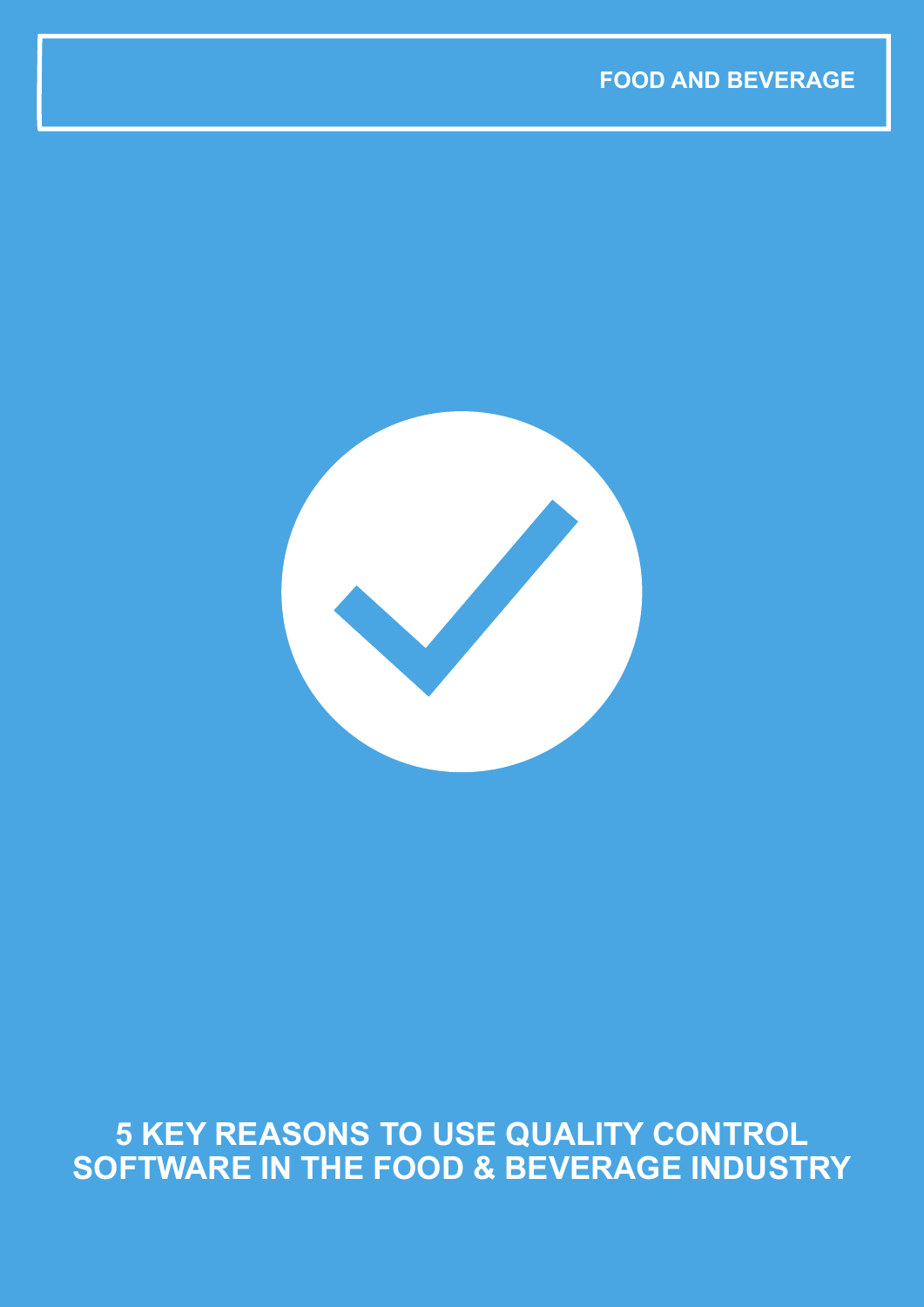# **5 KEY REASONS TO USE QUALITY CONTROL SOFTWARE IN THE FOOD & BEVERAGE INDUSTRY**

If you're supplying food products – especially in raw or unprocessed form – you can't afford to take risks. Government regulations on safety and hygiene are stricter than ever and the penalties for noncompliance (or worse, causing a health scare) are severe. That's why quality control, as part of an integrated ERP system, is essential today. A properly implemented quality management system (QMS) delivers the following benefits:

## **1** TRACKING (TESTING)

Many food products, if delivered to customers in their raw state, need to be tested in quarantine conditions to determine that they're free of any contamination. Nuts are a case in point; stringent batch tests are required before the product can be shipped. The risk of human error must be minimised, if not eliminated altogether.

#### **ACTION ITEMS:**

Examine your testing procedures carefully to determine whether they're up to scratch. ISO 22000 is your benchmark here [http://www.iso. org/iso/home/standards/management-standards/ iso22000.htm].

#### **THE ROLE OF ERP:**

Your QMS should enable you to configure automated test processes to suit your requirements (categories, types of tests per category, etc).

## **COMPLIANCE 2**

Risk management imperatives must be built in to your QMS, so that when inspection time comes around, you can document your procedures and results. It must be flexible enough to ensure that the appropriate action is taken for each situation. The results should be accessible to everyone along the control chain and because they're a key performance indicator, they should be an integral part of your company's operational intelligence  $(OI)$ .

#### **ACTION ITEMS:**

You need to design a Risk Model that fits your business needs; over-reaction to what is actually a minor problem can mean unnecessary stress and labour. Ensure that every situation has an appropriate response.

#### **THE ROLE OF ERP:**

When a situation arises, your QMS should automatically tell you what needs to be done and who needs to do it.

## **TRACEABILITY 3**

Manufacturing and distribution processes are varied and often complicated; ingredients must be managed and measured according to each batch requirement, and batches themselves must be measured according to customer orders. Every batch must also be correctly dated for shelf life, and the customer must be able to see all this information at a glance. The manufacturer, therefore, needs to track their products throughout their lifecycle. Live data is vital.

#### **ACTION ITEMS**:

Test to determine whether your products are fully tracked and documented from the start of the manufacturing process until they're delivered to the customer.

#### **THE ROLE OF ERP:**

The QMS must be configured to deliver precise information to all testing personnel right along the chain.

## **APPROVALS 4**

There is no room for human error when public health is at stake. At each stage of the manufacturing process, there should be checks that ensure the product is not passed to the next stage until particular processes are complete.

#### **ACTION ITEMS:**

Look at your processes in detail: what criteria must be applied for approval, and whose responsibility is it to ensure they're complied with?

#### **THE ROLE OF ERP:**

The QMS must include an Approvals & Alerts function that enables you to set rules at every stage, so that staff cannot approve an action until compliance is determined.